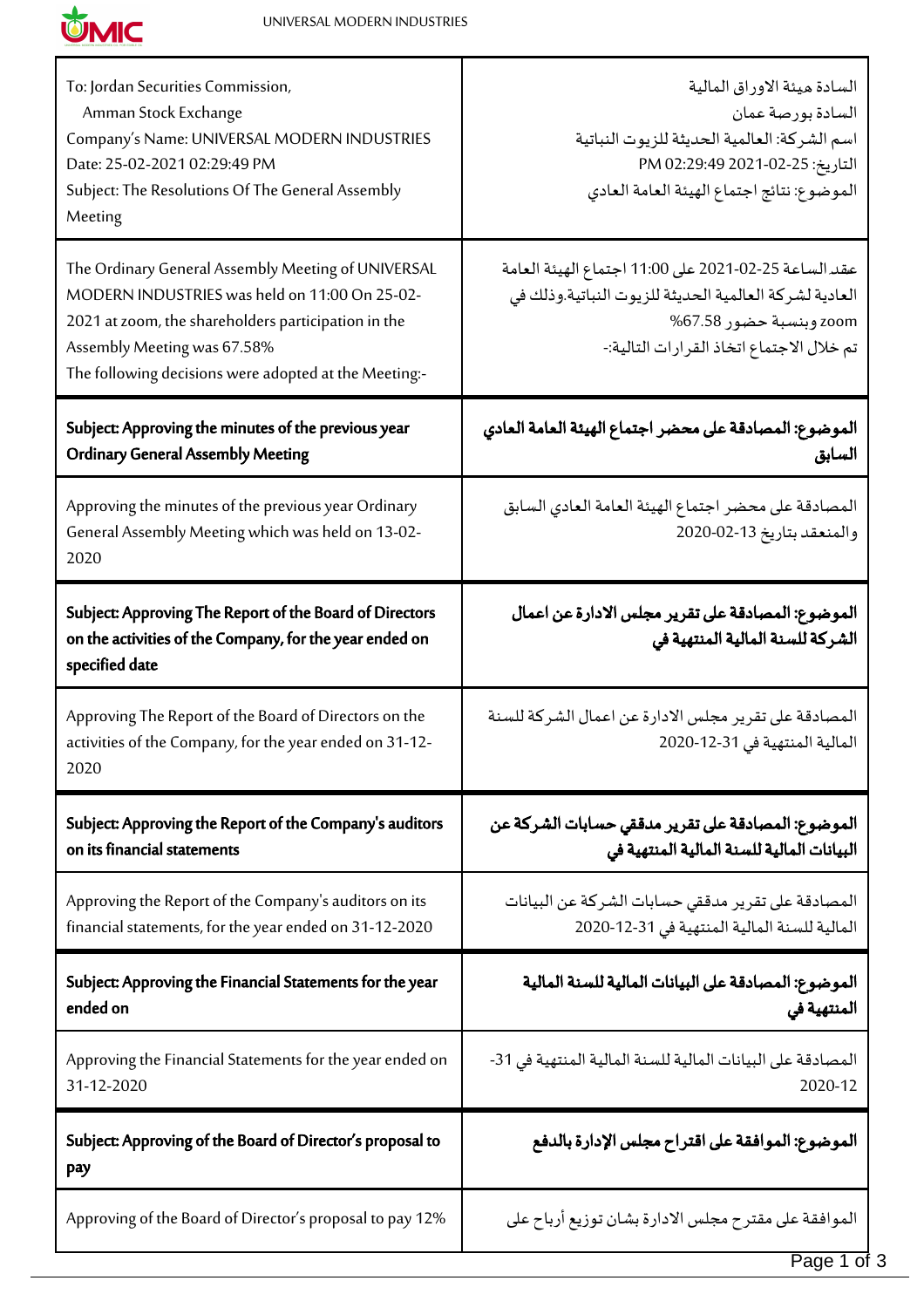

| as bonus shares                                                                                                                                                              | as cash dividends to the shareholders and distributing 0% |                                                                                            | المساهمين عبارة عن ارباح نقدية بنسية %12 من راس المال<br>وتوزيع اسهم مجانية بنسية %0 من راس المال                                                            |                                                |
|------------------------------------------------------------------------------------------------------------------------------------------------------------------------------|-----------------------------------------------------------|--------------------------------------------------------------------------------------------|--------------------------------------------------------------------------------------------------------------------------------------------------------------|------------------------------------------------|
| Subject: Discharging the board's members from their<br>liabilities in respect of the financial year ended                                                                    |                                                           |                                                                                            | الموضوع: ابراء ذمة أعضاء مجلس الادارة من المسؤولية عن<br>تصرفاتهم خلال السنة المنتهية في                                                                     |                                                |
| Discharging the board's members from their liabilities in<br>respect of the financial year ended 31-12-2020                                                                  |                                                           | ابراء ذمة أعضاء مجلس الادارة من المسؤولية عن تصرفاتهم<br>خلال السنة المنتهية في 31-12-2020 |                                                                                                                                                              |                                                |
| Subject: Electing the following members (legal entity) and<br>(person) as Board of Directors                                                                                 |                                                           |                                                                                            | الموضوع: انتخاب أعضاء مجلس ادارة (شركة/شخص طبيعي)                                                                                                            |                                                |
| Electing the following as a Board of Directors:                                                                                                                              |                                                           |                                                                                            | انتخاب اعضاء مجلس الإدارة للشركة من السادة التالية                                                                                                           |                                                |
| <b>Name</b>                                                                                                                                                                  | Nationality                                               |                                                                                            | الجنسية                                                                                                                                                      | اسماؤهم:-<br>الأسم                             |
| MARWAN ELIA NUQUL                                                                                                                                                            | Jordanian                                                 |                                                                                            | أردنى                                                                                                                                                        | مروان ايليا نقل                                |
| <b>GHASSAN ELIA NUQUL</b>                                                                                                                                                    | Jordanian                                                 |                                                                                            |                                                                                                                                                              | غسان ايليا نقل                                 |
| NADER M. SINDAHA                                                                                                                                                             | Jordanian                                                 |                                                                                            | أردني                                                                                                                                                        |                                                |
| <b>BASEM FUAD FARRAJ</b>                                                                                                                                                     | Jordanian                                                 |                                                                                            | أردني                                                                                                                                                        | نادر میشیل سنداحة                              |
|                                                                                                                                                                              |                                                           |                                                                                            | أردني                                                                                                                                                        | باسم فؤاد فراج                                 |
| <b>MUNTASER RADI</b><br><b>IBRAHIM</b>                                                                                                                                       | Jordanian                                                 |                                                                                            | أردني                                                                                                                                                        | منتصر راضي ابراهيم                             |
| <b>EHSAN ABDALRAZZAK</b><br><b>HAMADAH</b>                                                                                                                                   | Jordanian                                                 |                                                                                            | أردني                                                                                                                                                        | احسان عبدالرزاق حماده                          |
| Name of Company                                                                                                                                                              | No of Seats                                               |                                                                                            | عدد المقاعد                                                                                                                                                  | اسم الشركة                                     |
| شركة الاستثمارات و<br>الصناعات المتكاملة قابضة                                                                                                                               | 1                                                         |                                                                                            | $\mathbf{1}$                                                                                                                                                 | شركة الاستثمارات و<br>الصناعات المتكاملة قابضة |
| شركة ايليا نقل واولاده                                                                                                                                                       | 1                                                         |                                                                                            | 1                                                                                                                                                            | شركة ايليا نقل واولاده                         |
| سنابل الخير للاستثمارات<br>المالية                                                                                                                                           | 1                                                         |                                                                                            | 1                                                                                                                                                            | سنابل الخير للاستثمارات<br>المالية             |
|                                                                                                                                                                              |                                                           |                                                                                            |                                                                                                                                                              |                                                |
| Subject: Approving the appointment / reappointment of the<br>auditors for the financial year and authorizing the board of<br>directors to determine their fees               |                                                           |                                                                                            | الموضوع: الموافقة على تعيين / إعادة تعيين مدققي الحسابات<br>للسنة المالية وتفويض مجلس الإدارة لتحديد أتعابهم                                                 |                                                |
| Approving the appointment/reappointment of the auditors<br>Arab auditors for the financial year 31-12-2020.And<br>authorizing the board of directors to determine their fees |                                                           |                                                                                            | الموافقة على تعيين /او اعادة تعيين مدققي حسابات السادة Arab<br>auditors لتدقيق حسابات الشركة للسنة المالية 31-12-2020 و<br>تفويض مجلس الإدارة بتحديد اتعابهم |                                                |
| Please accept our sincere thanks and appreciation.                                                                                                                           |                                                           | وتفضلوا بقبول فائق الاحترام.                                                               |                                                                                                                                                              |                                                |